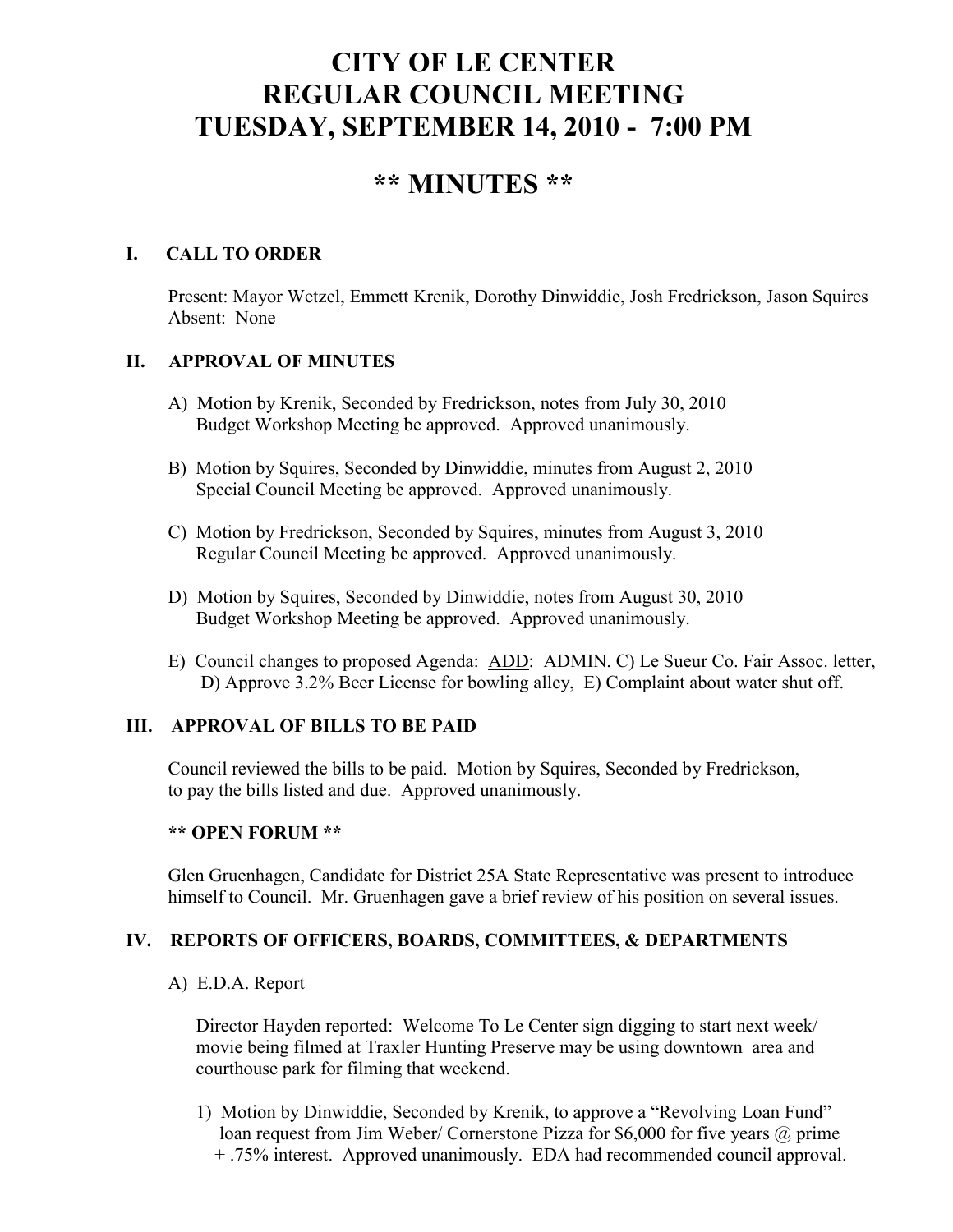B) P & Z Report

Zoning Administrator Block reported a possible public hearing for P & Z coming up.

C) Municipal Liquor Store

On-Sale Mgr. Mike Nelson gave a brief August report: Sales were \$70,659.00; down \$2800 from July and down \$9700 from August 2009. Nelson reported: Off-Sale is really down; On-Sale is actually up for the year/ outdoor event not very successful/ one apartment now rented out starting Nov. 1<sup>st</sup>.

D) Police Department

Police Chief Pfarr reported on the police activities for month of August: 206 calls/ 2,877 miles patrolled. Pfarr: explained some of the thefts during the month/ revealed County Fair parking violations netted 22 parking tickets/ In-vehicle camera was received, waiting for Schrader to install.

- 1) Motion by Squires, Seconded by Fredrickson, to approve the sale of the confiscated vehicle to Factor Motors for \$13,250.00 for immediate vehicle disposal. Approved unanimously. Receipts \$ designated for police fund. Add separate line item to track.
- E) Water, Sewer, Streets, Parks

Public Works Superintendent Curt Roemhildt gave his monthly report:

- Streets- sealcoating is completed for those targeted streets/ aggressively doing fall sweeping. Flushing hydrants early October.
- Water- Aug. 13 lightning strike blew out scales and flow meters in the water treatment plant @ approx. \$10,000 repair bill covered by insurance. See pictures of cleaning the exterior of the water tower.
- Parks- still much vandalism at North Park and South Park bathrooms; both will be locked after citywide garage sales/ picnic tables painted by Sentence to Serve; Community Club purchased the paint/ West Park field lights will be replaced under warranty (10 year warranty) this fall.
- Wastewater- taking quotes to coat the main lift station at plant- concrete being eaten away by chemicals. Discussed Fredrickson Paint invoice: pay the \$18,000 balance due now and invite him to the October council meeting to explain the + \$3,415.25 overage.
- F) Bolton & Menk Engineering
	- 1) 2010-11 USDA Project- see the 8/02 minutes from the meeting with city council, city engineer, and USDA officials.
	- 2) 2010 Minnesota Street Project- concrete to start next week: curb & gutter Cordova to Lexington Street/ bad soil between Montgomery & Waterville Streets had to be dug out and is very wet/ project is 2-3 weeks behind/  $2<sup>nd</sup>$  work crew promised has not shown.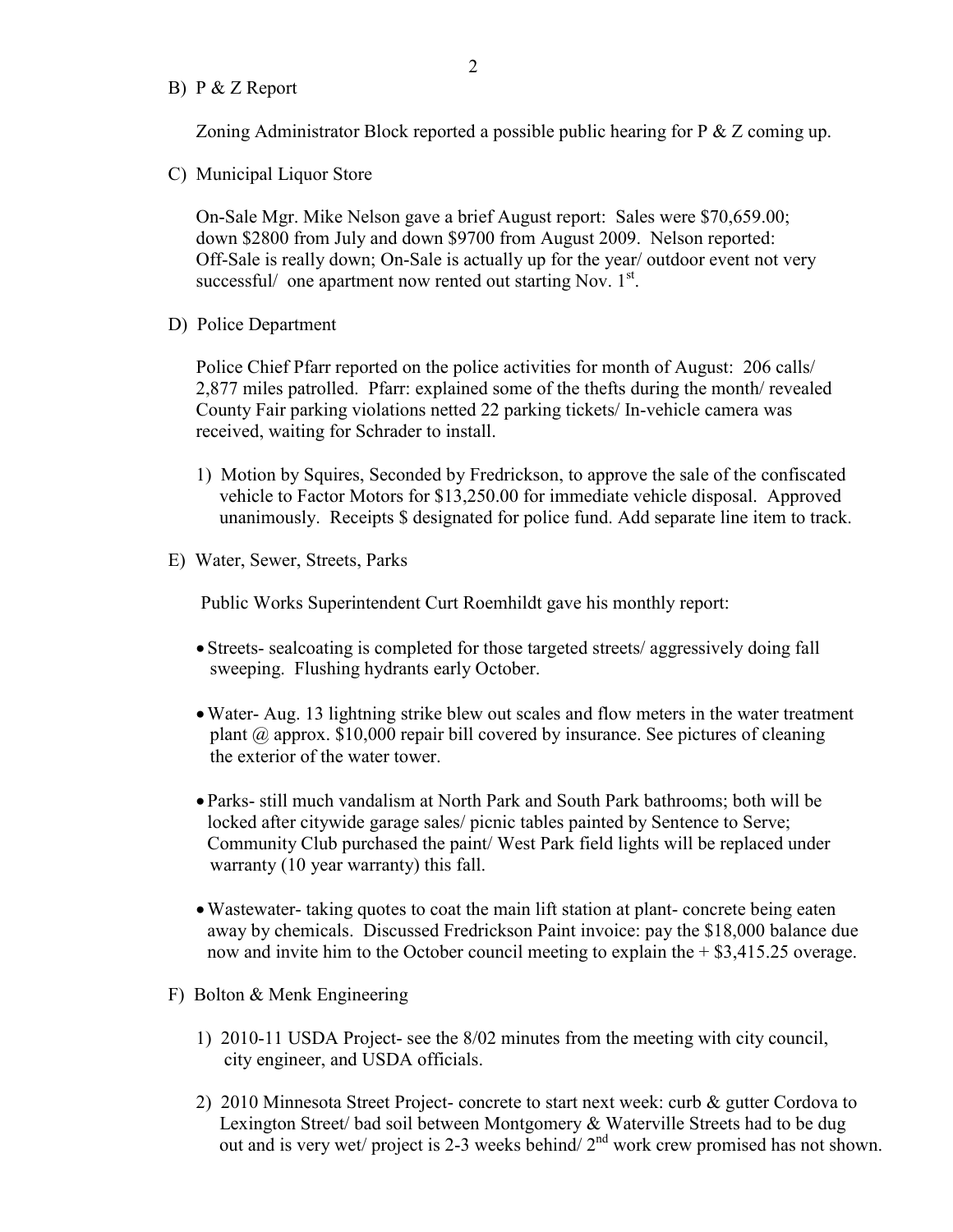#### G) Pool Report

 Pool Manager Dinwiddie gave the final pool report (see sheet): total sales were \$33,035.38; up slightly from previous year/ total attendance count was 15,324 kids thru the door/ 11 rescues performed  $& 2$  active drownings saved. Dinwiddie pointed out several comparisons to New Prague pool favorable to us. Council would like the final expenses for the year listed on the report from now on.

#### **V. PUBLIC FORUM**

There were no petitions, requests, or communications from the general public.

#### **VI. OLD BUSINESS**

- A) Steve Brockway (450 South Cordova Avenue) abate nuisance status: Mr. Brockway seems to have fully complied with the city's request to clean up his property. Motion by Fredrickson, Seconded by Squires, Attorney Moran drop the abate nuisance court date and dismiss the case. Approved unanimously.
- B) Jensen Country Boarding: see letter from Attorney Moran to Jensen's. Council agreed: cancel our contract as of March  $1<sup>st</sup>$ , 2011.
- C) Refinancing the 2004 Street Project: proposals from Northland Securities vs. Ehlers Inc. were discussed and compared. Motion by Krenik, Seconded by Wetzel, yes refund the bonds for the 2004 Street Project now. Approved unanimously. Motion by Squires, Seconded by Fredrickson, to accept the Ehlers Inc. proposal for refunding the bonds based solely that they will sell the bonds on the open market. Approved unanimously.

#### **VII. NEW BUSINESS**

A) Approve proposed preliminary 2011 Net Tax Levy. After much discussion:

 Motion by Wetzel, to approve a 19% increase in the net tax levy for 2011. Motion died for lack of a Second.

 Motion by Krenik, Seconded by Fredrickson, to approve a 25% increase in the net tax levy for 2011. Yes-Krenik, Fredrickson. No-Wetzel, Dinwiddie, Squires. Motion fails 3-2.

 Motion by Squires, Seconded by Wetzel, to approve an 18% increase in the net tax levy for 2011. Yes-Squires, Wetzel. No-Krenik, Fredrickson, Dinwiddie. Motion fails 3-2.

 Motion by Krenik, Seconded by Dinwiddie, to approve a 20% increase in the net tax levy for 2011. Yes-Krenik, Dinwiddie, Fredrickson. No-Wetzel, Squires. Motion passes 3-2.

B) Approve proposed preliminary 2011 Total Budget.

 Motion by Squires, Seconded by Fredrickson, to approve proposed preliminary total budget for 2011 of \$3,264,706.00. Approved unanimously.

 C) Mayor Wetzel announced the "Public Comment Meeting" would be held on Tuesday, December 14 @ 7:00 pm at Le Center City Hall.